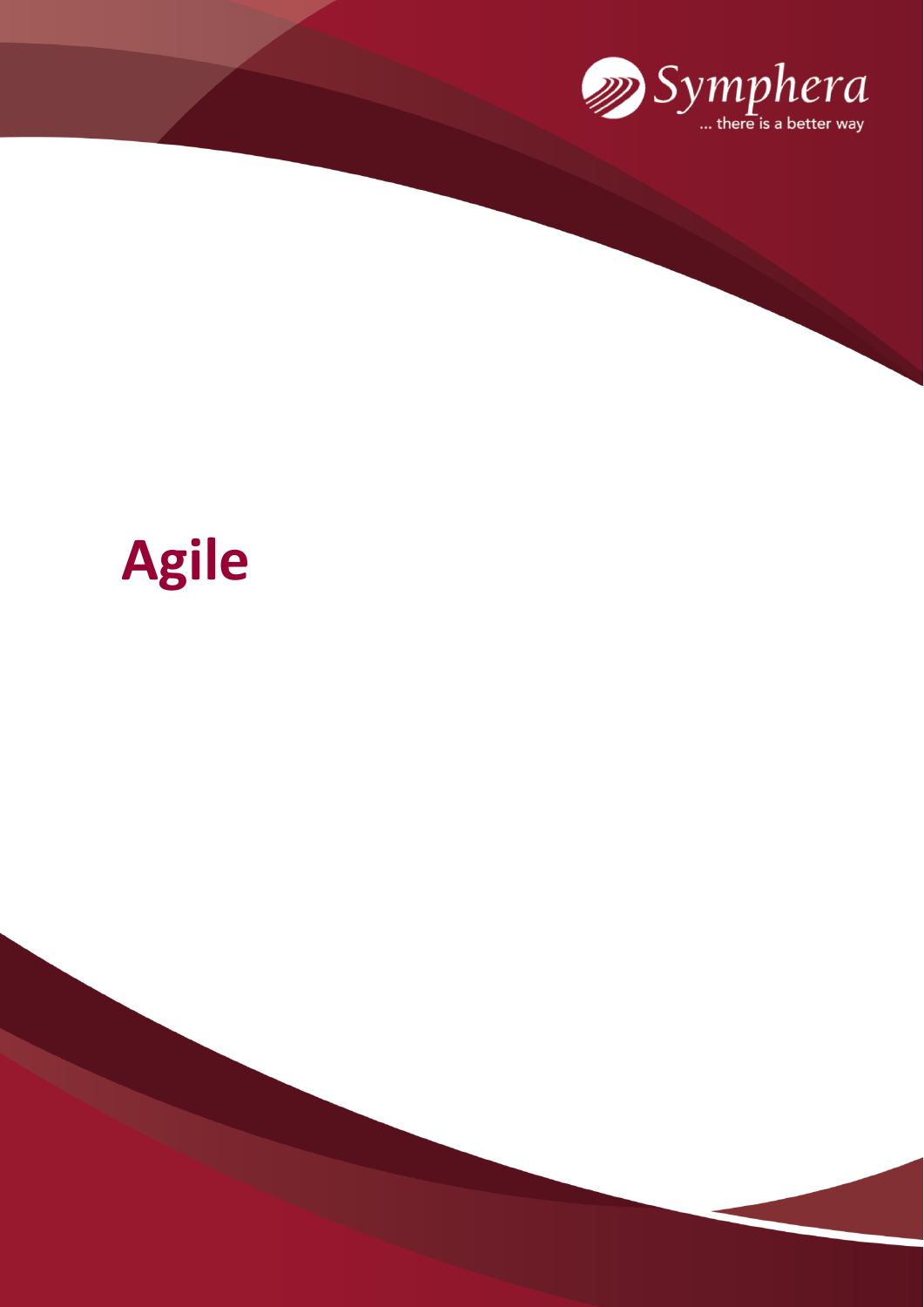

# **AGILE IN SYMPHERA**

We help start new teams, transform the way people work, develop company culture and work with people in agility.

We do not view agility as a business – it is our philosophy of life. Everything we teach and help organizations with, we also live ourselves. Our passion is to help people in organizations and teams experience true, working agility, develop and co-create corporate culture.

Our clients range from top managers to agile team members. We use a wide range of methodologies, frameworks and techniques, but always with maximum common sense and using our best practices, be it agile transformations, starting agile teams or implementing scaled agile.

Download a detailed overview of our Agile services below.

#### **In the text below you will find:**

- [Overview of Agile trainings](#page-2-0)
- [Overview of Agile consultations](#page-5-0)
- [Examples of our work](#page-7-0)
- [References](#page-9-0)

If you are interested in more information, please contact us at [petr.lev@symphera.com](mailto:petr.lev@symphera.com)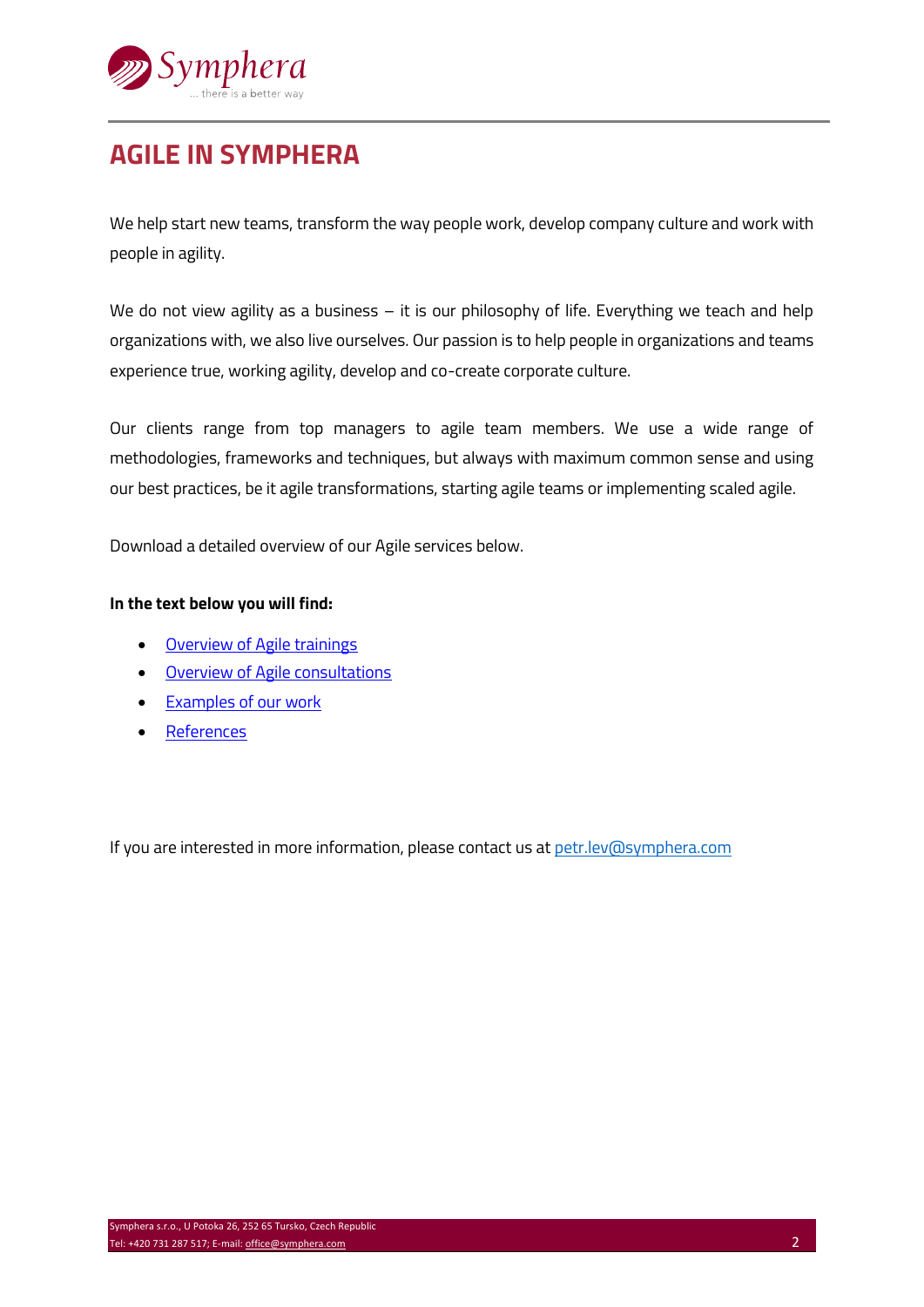

# <span id="page-2-0"></span>**OVERVIEW OF AGILE TRAININGS**

#### **Leading SAFe®** *(2 days, certification)*

You will gain all the **knowledge you need to manage and support an agile business transformation** using SAFe and all its principles. You will learn **how to organize agile teams**, the Agile Release Train (ART), **how to implement agile principles** in technical and non-technical teams, and **how to support key agile ceremonies** of each ART. Time is also devoted to the **lean-agile mindset**, **customer orientation**, and the process of implementing an agile transformation.

#### **SAFe® for Teams** *(2 days, certification)*

In this course, you will learn how ART works and how it adds value to the entire organization. You will learn **how to decompose features into user stories, learn to plan and execute iterations and plan program increments**. You will understand what a **Continuous Delivery Pipeline** is and how it, along with DevOps, can contribute to the continuous improvement of ART.

#### **SAFe® Product Owner/Product Manager** *(2 days, certification)*

This course will introduce participants to the **role of the product owner and product manager** within an organization using SAFe. You will learn how to decompose ideas in the company from portfolio level to user stories, manage program and team backlogs, plan iterations and program increments. You will learn what a Continuous Delivery Pipeline means and how it, along with DevOps, can contribute to the continuous improvement of ART.

#### **SAFe® Scrum Master** *(2 days, certification)*

Participants will learn about the **role and function of Scrum Master** in an organization using SAFe and **gain knowledge about scaling agile principles in the context of a team of agile team or the entire company**. Time is also devoted to the role of Scrum Masters in the preparation and execution of program ceremonies, such as the planning of Program Increments (PI), as well as to their role in PI execution.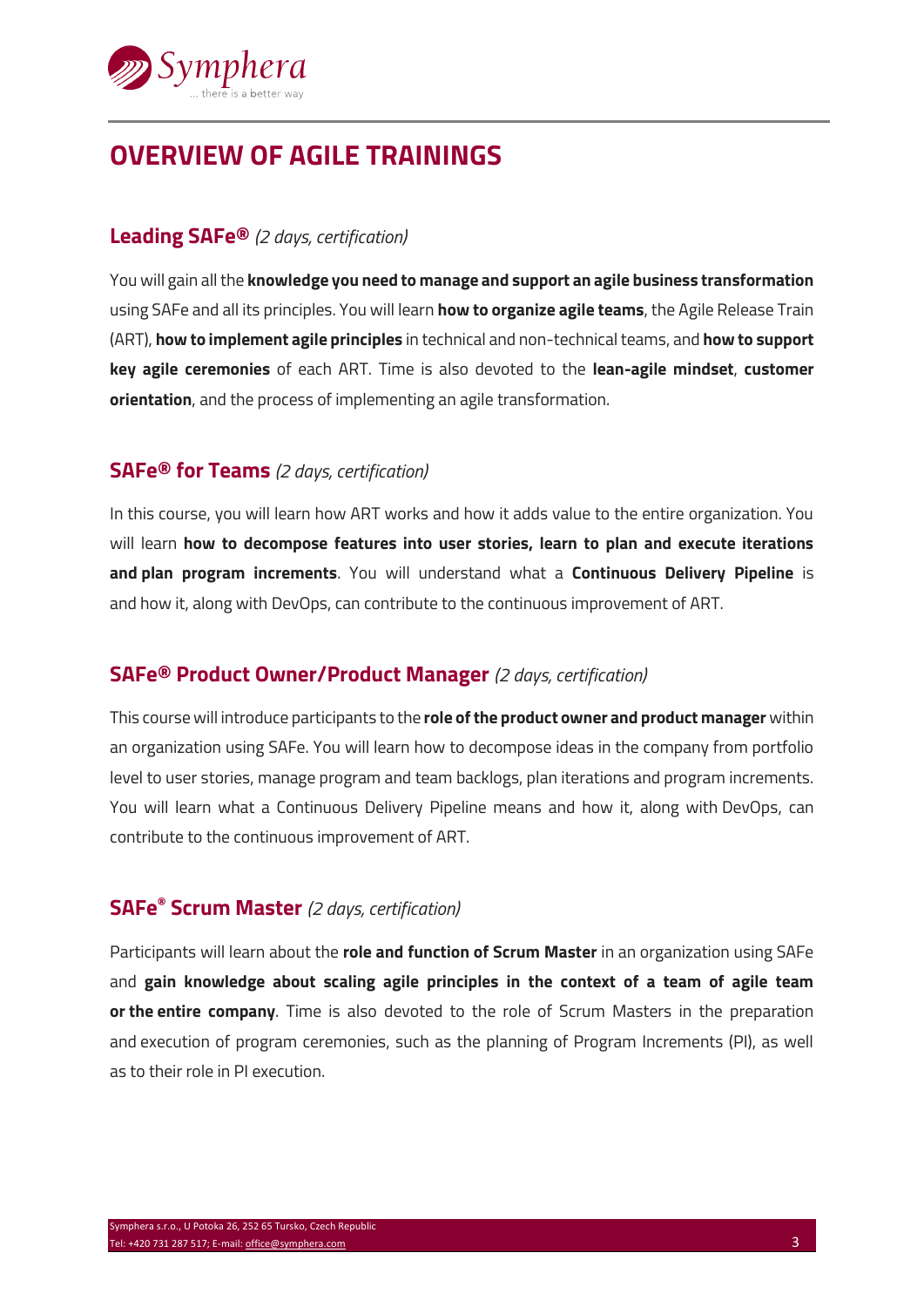

#### **Introducing SAFe®** *(0,5 day, non-certification)*

You will learn about the **SAFe framework and its principles**, which are derived from the principles of Lean product development, systemic thinking, agile development and DevOps. **You will understand scaling Agile principles to the Agile team level**, the Agile Release Train (ART), as well as **to the corporate level**. The workshop will walk you through the key ceremonies implemented at the agile team level.

#### **Introducing SAFe® for Executives** *(0,5 day, non-certification)*

Considering whether to use the SAFe framework or looking to get buy-in from the top management? Learn how to **increase your company's competitiveness and efficiency by implementing lean and agile principles** and scaling them to the level of a team of agile teams or corporate level. This workshop will describe the **benefits a company can gain by scaling agile principles**, e. g. using the SAFe framework, the **conditions for successful implementation and recommended steps**.

#### **Value Stream and ART identification WS** *(1 day, non-certification)*

In this course we will focus on customers and organizing agile teams, the Agile Release Train (ART), according to value streams, i.e. the flow of value creation for the end customer. You will learn how to **identify operational and development value streams**, and in this guided workshop you will practice how to **plan for the launch of one Value Stream and ART and create a roadmap** for the gradual launch of other ARTs.

#### **Scrum** *(0,5/1/2 days - course length depends on agreement, non-certification)*

Learn about the appropriate use of Scrum in the context of project delivery or BAU. You will go through the **entire Scrum process and get hands-on experience** of all the events (stand-up, planning poker, retrospective, demo). At the end of the course, you will be ready to apply the Scrum process and take up the **role of Scrum Master**, **understanding the principles of the Scrum process** in your context and company.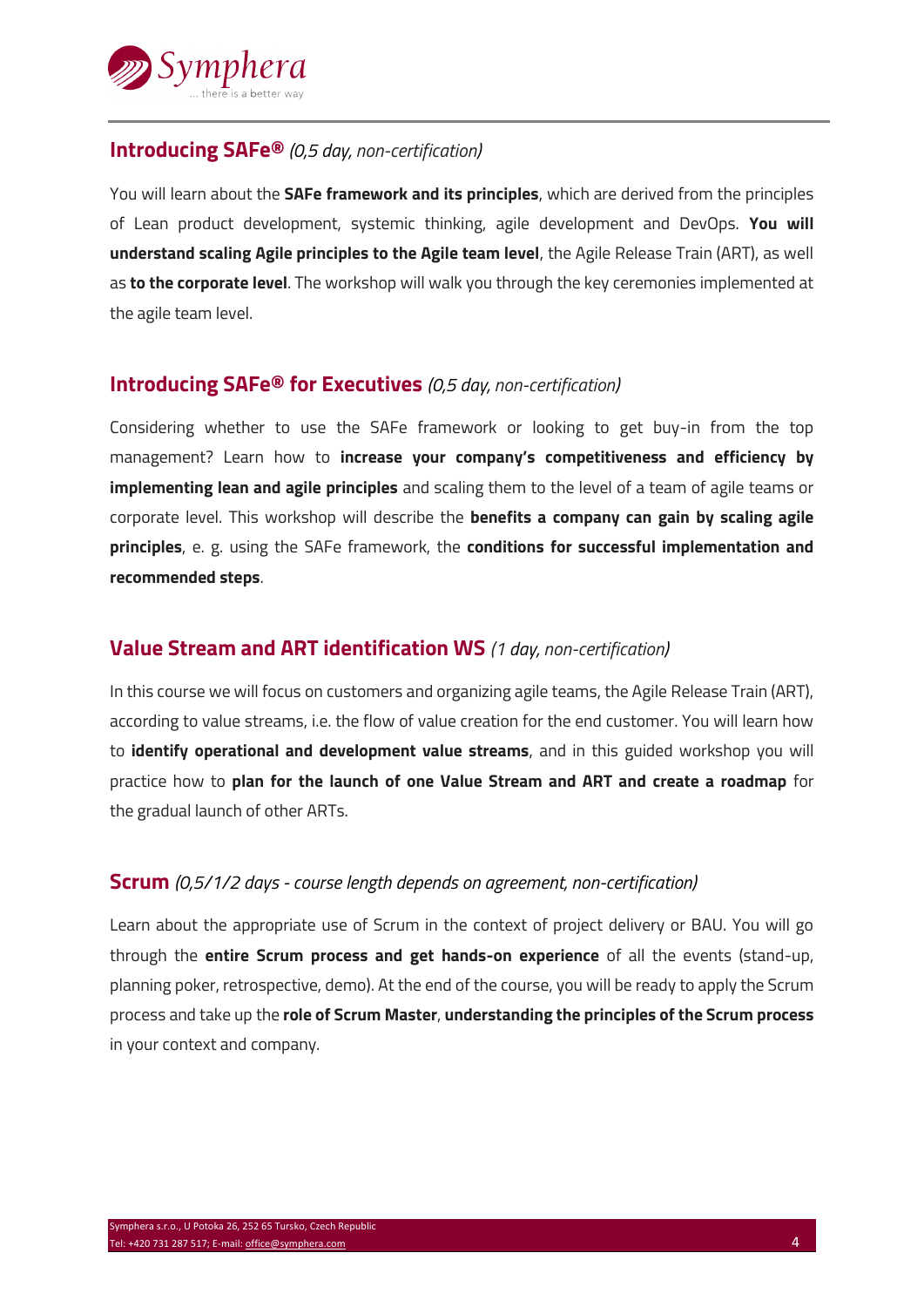

### **PRINCE2® Agile Foundation** *(3 days, certification)*

How to deal with the "buzz word" of today? Incorporate agile elements into project management! Agile is the perfect extension and complement **for every modern project manager**. You will learn the **basic agile methods and principles**, including how to incorporate them into your day-to-day project management.

### **Agile mind set** *(1 day/2 days, non-certification)*

Agile starts with changing mindsets, not processes and structures! **Changing the culture and mindset of the entire organization plays a key role in agile transformation**. It is a **long-term process of changing habits, behaviors and values**. You will learn how to reveal the **essential benefits of working for a customer, user or sponsor**, understand the **importance of teamwork**, plus you will gain a set of practical skills that you can start using immediately.

## **Agile in the Context of an Enterprise (ACE)** *(0,5 day, non-certification)*

Do you encounter a range of agile-related words and concepts in the marketplace that you may understand on their own, but are not quite clear on how they relate to one another, how to connect them, and which part of agility you want to apply within your company and why? The ACE course will **explain the whole picture of agility in the corporation in the form of questions and answers**. You will understand which concepts overlap or mean actually the same thing and which ones build on each other. In other words, "**Connecting the dots**".

#### **Key Principles of Agile Management** *(1 day/2 days, non-certification)*

Trainees will learn **core agile principles** that can be used in both project management as well as while working on pure agile delivery. They will become familiar with the **most used agile methods and try them out in practice**. Time is also devoted to discussions with the lecturer regarding the possibilities of using agile in the context of your company.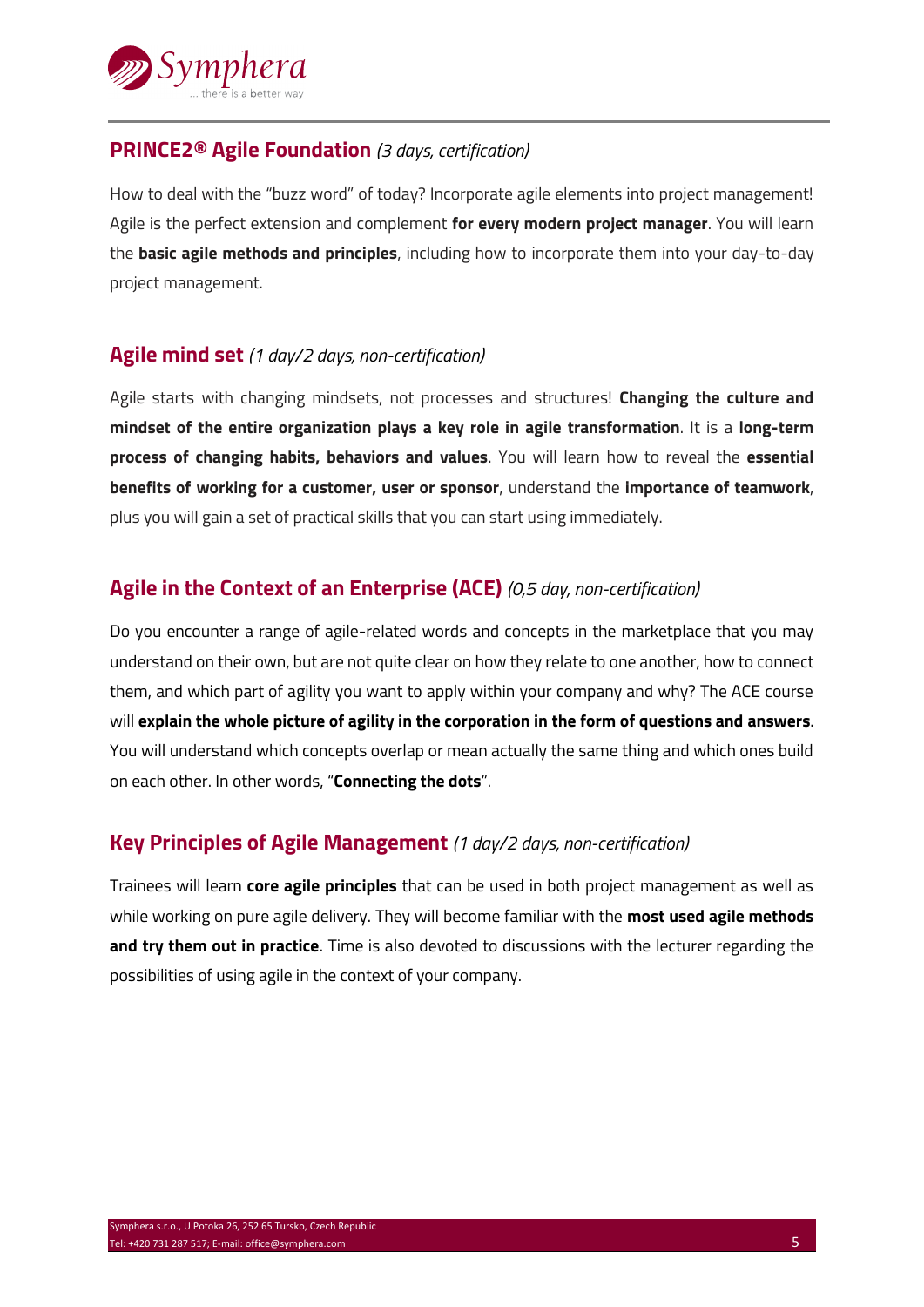

# <span id="page-5-0"></span>**OVERVIEW OF AGILE CONSULTATIONS**

## **Agile Transformation Management**

We will help you **coordinate the entire transformation process** together with setting up operations in accordance with the specific needs of your organization. **We will support agile leaders, effective communication with stakeholders** across the organization and **help line departments** navigate the agile environment and effectively **support agile teams**. We will also support you with **related rolespecific training** sessions and workshops.

## **Agile coaching/mentoring**

Our agile coaches can help you **start agile teams, improve how they work, coach roles** such as SM, RTE or PO and help you **adjust non-agile processes**. We can help you get a proper grasp on product management, PO role and product backlog. You will learn how to introduce agility into the organization at the middle and the top management levels.

## **Setting up Agile Teams**

We will help you **introduce agile teams into your organization** and **set them up properly** (select suitable team members, adopt the agile mindset, set up methodologies, conduct training, etc.). We will help teams become multi-disciplinary and self-organized so that they **deliver efficiently and well and are able to solve new and complex problems**.

## **Agile Assessment**

We will assess the **level of agility in all parts of your organization**. We can review the maturity of a **small unit (team)** as well as the level of agile mindset **in the entire organization**. The assessment includes **assessing the maturity of the teams/company, making specific recommendations as well as extensive support and consultation to the assessors** on how to work with the assessment results.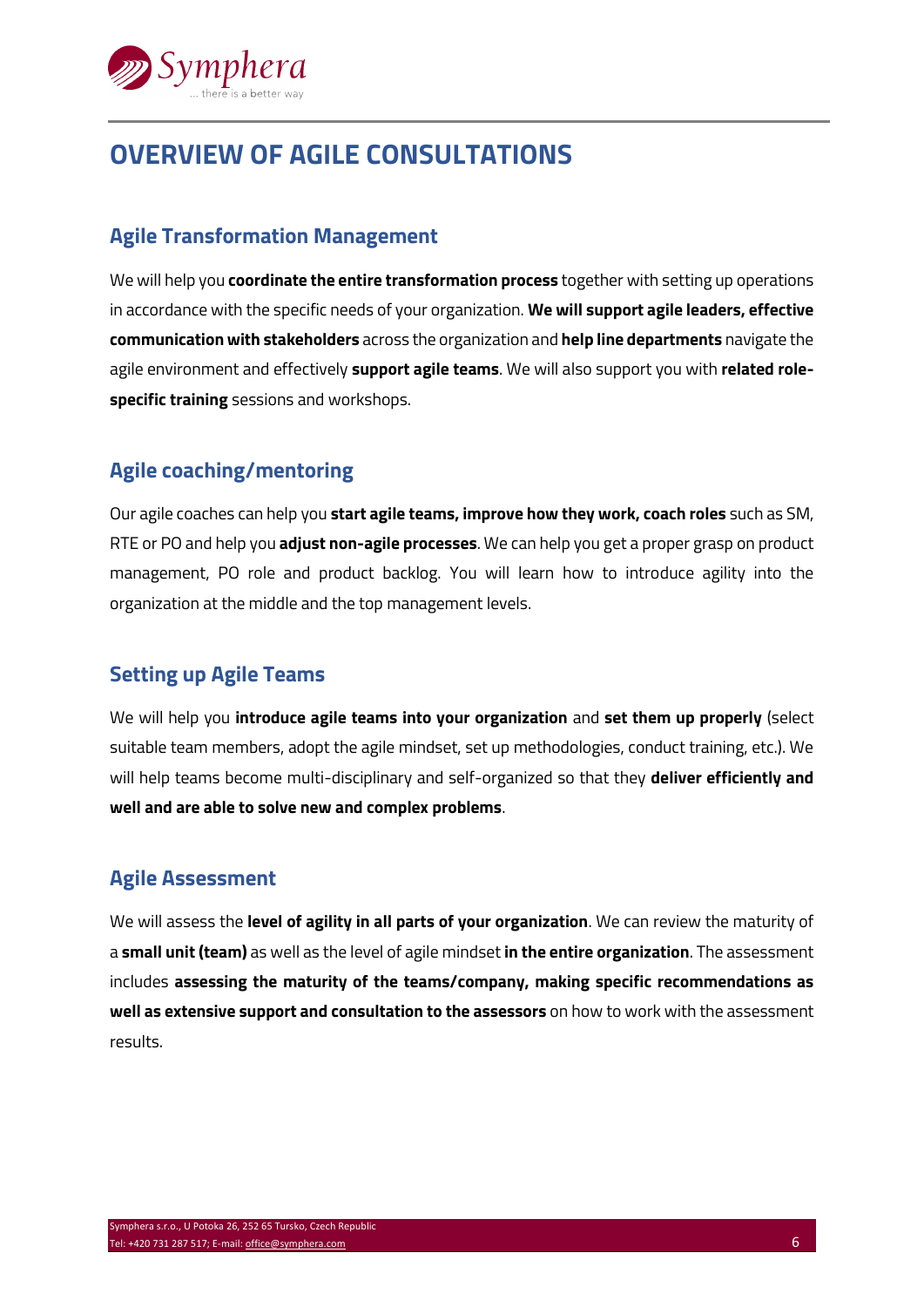

## **SM & RTE & Other Roles as a Service**

We will **provide key roles for each agile level in the organization**, including **best practices from different methodological frameworks** (Scrum, SAFe, PRINCE2 Agile, ...). The **SM** ensures the correct implementation of the methodologies, facilitation and support of the team, helping to set up a functioning environment within the team. **Release Train Engineer - Chief Scrum Master** ensures coordination at the train level, facilitates ceremonies and ascertains effective communication.

## **Change management**

We will support leaders with Change Management that will **support the leadership of the organization in developing the right mindset** and implementing changes in the organization. We will assist in defining a **vision, values, the entire culture** of the organization and a **communication strategy** that ensures **effective stakeholder engagement,** all of which are key to successful change.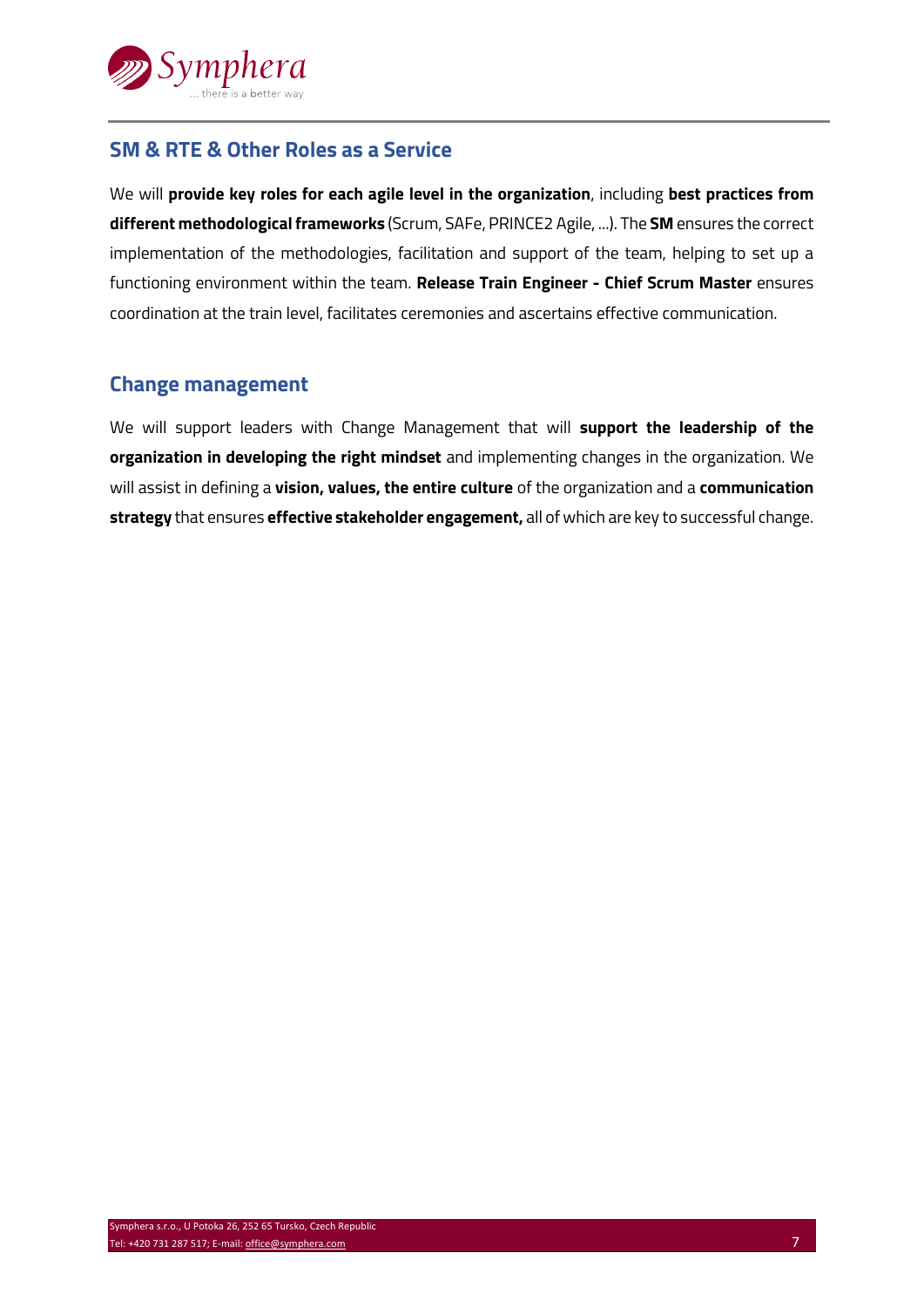<span id="page-7-0"></span>

# **EXAMPLES OF OUR WORK**

# AGILNÍ TRANSFORMACE

| Rozjetí ARTs (Art Release Train)             |  |  |  |  |
|----------------------------------------------|--|--|--|--|
| Rozjetí Solution trainu                      |  |  |  |  |
| Vybudování efektivních týmů                  |  |  |  |  |
| Podpora při organizaci PI Planning ceremonií |  |  |  |  |
| Zavedení AKC (agilního kompetenčního centra) |  |  |  |  |
| Týmový assessment                            |  |  |  |  |
| Assessment ARTu                              |  |  |  |  |
| Interní metodika SAFe                        |  |  |  |  |
| Comunity of Practise – SM, RTE, agilní kouč  |  |  |  |  |
|                                              |  |  |  |  |

# **BANKING**

| 6 ARTs                           |
|----------------------------------|
| 1 Solution Train                 |
| 20 agilních týmů                 |
| Více než 20 PIP (150 - 400 lidí) |
| 1 AKC                            |
| 8 agilních týmů                  |
| $\mathbf{1}$                     |
| $\mathbf{1}$                     |
| 3 CoPs                           |
|                                  |

| <b>AGILITA</b>              | <b>BANKING</b>     | <b>COMMUNICATION</b> | $\overline{C_{0-0}}$<br><b>INDUSTRY</b> | <b>E-COMMERCE</b> |
|-----------------------------|--------------------|----------------------|-----------------------------------------|-------------------|
|                             |                    |                      |                                         |                   |
| Koučink agilních týmů       | 15 týmů            |                      | 3 týmy                                  | 5 týmů            |
| Koučink change manažeru     | 3 lídři (top mngt) |                      | B1,B2 manažeři                          |                   |
| Agile role as a service     | 4x RTE, 1x SM      | 1x SM                | 2x PO, 2X SM                            |                   |
| ACE                         | 100 lidí           |                      |                                         |                   |
| Agile mindset               | 5 týmů             | $1$ tým              |                                         |                   |
| <b>SCRUM</b>                | 3 týmy             | $1$ tým              | 4 týmy                                  |                   |
| SAFe foundation             | 80 lidí            | 40 lidí              |                                         |                   |
| Leading SAFE®               | 80 lidí            |                      |                                         |                   |
| SAFe® PO/PM                 | 20 lidí            |                      |                                         |                   |
| SAFe® Scrum Master          | 10 lidí            |                      |                                         |                   |
| SAFE <sup>®</sup> for Teams | 15 lidí            |                      |                                         |                   |
| P2Agile                     | 100 lidí           |                      |                                         | 100 lidí          |
| Product Owner               |                    |                      |                                         |                   |
| Produktový mngt             |                    | 1 tým                |                                         |                   |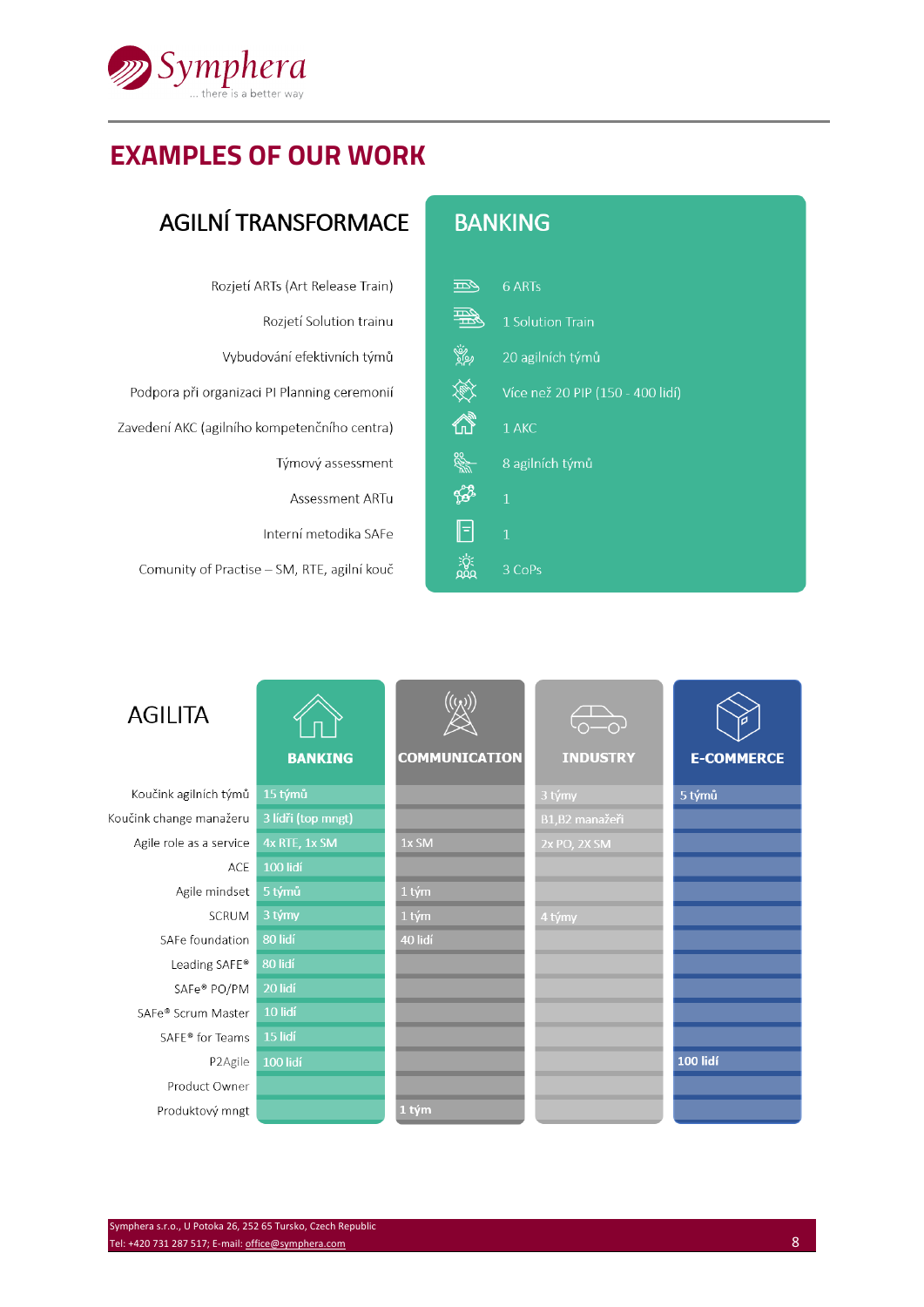



# SYMPHERA ACE® MATURITY RADAR

Zhodnotíme maturitu agility Vašeho agilního týmu a pomůžeme mu nastavit konkrétní rozvojové kroky.

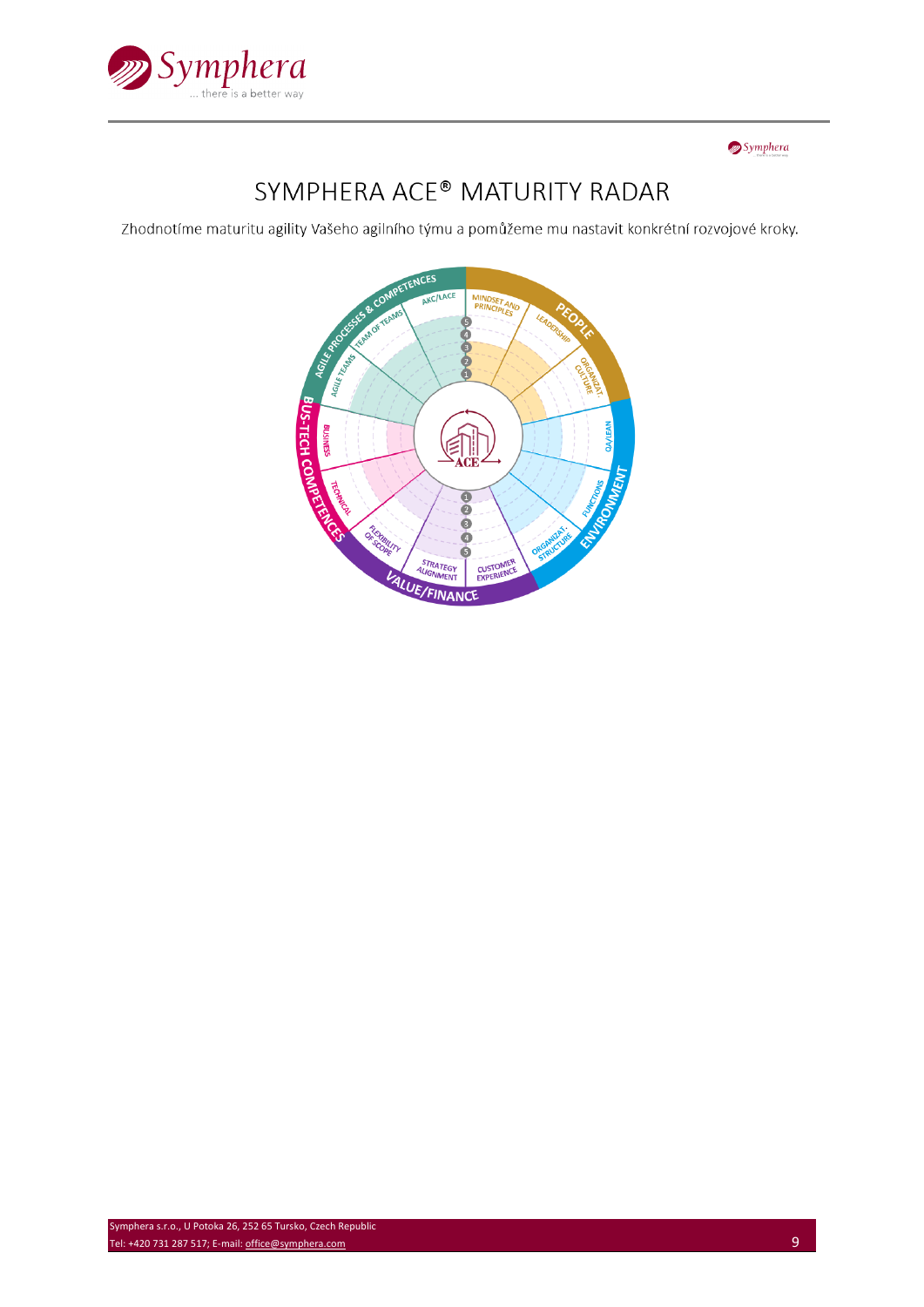

# <span id="page-9-0"></span>**REFERENCES**

#### **Petr Janiš**

#### **Projectman, Project manager and consultant**

*I would like to thank you for the excellent Leading SAFe training. Besides understanding SAFe, I will take away lean principles that I want to implement in our company. I am glad that I took this course with a trainer who is the RTE of one of the largest agile trains in the country and who shared his tips and experience during the training. Thanks for the great organization and setting of the course.*

#### **Tomáš Holý**

#### **Enehano Solutions, Delivery manager**

*Professionally conducted Leading SAFe training under the auspices of Symphera, which broadened my view of agile approaches to their potential use in larger organizations, even with complex delivery. I need to understand our customers who are implementing SAFe to get the right collaborative setup for Salesforce delivery. The section on lean portfolio management was also interesting for me personally. Thank you.*

#### **Roman Větrovský**

#### **Komerční banka, Senior Project Manager, Agile Coach**

*By combining the PRINCE2 and the SCRUM approaches, the PRINCE2 Agile course emphasizes the use of the most appropriate techniques for my work. I can say that the broad professional background of the lecturer was a great help during the course and allowed us to consult on specific situations and, for me personally, perhaps broadened my view of working with agile teams. Thank you to the whole Symphera team.*